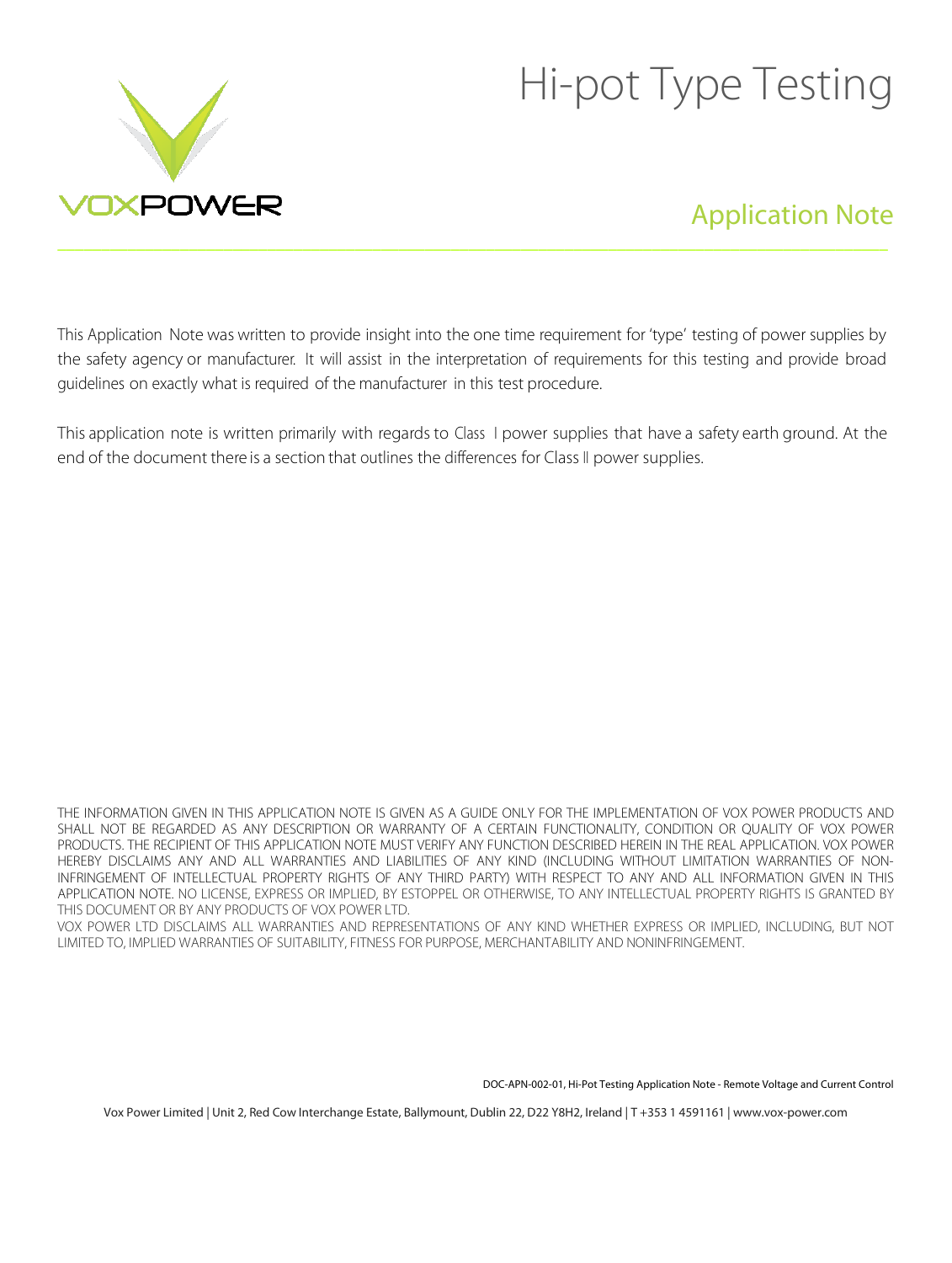# Insulation Types

Figure 1 below represents a typical power supply from the standpoint of insulation systems.

- Between Primary and Secondary, reinforced insulation is required
- Between Primary and Chassis Ground, basic insulation is required
- Between Secondary and Chassis Ground, operational insulation is required
- R Location of typical Reinforced Insulation
- B Location of typical Basic Insulation
- O Location of typical Operational Insulation

## Safety Agency Testing

Testing requirements are categorized into two groups: • Type Testing (Design Verification) • Production Testing

## Type Tests

These are the tests which are done by the safety agencies, and are intended to prove that the construction of the power supply meets the requirements dictated by the relevant safety standard.

For IEC/UL60950-1 (ITE) and UL60601-1 (Medical) the requirements are as follows:

| 60950-1 | Primary to Secondary          | 3000 VAC, or the equivalent DC voltage                                           |
|---------|-------------------------------|----------------------------------------------------------------------------------|
|         | Primary to Grounded chassis   | 1500 VAC, or the equivalent DC voltage                                           |
|         | Secondary to Grounded chassis | No requirement provided the secondary voltage<br>is less than 42.4 VAC or 60 VDC |
| 60601-1 | Primary to Secondary          | 4000 VAC, or the equivalent DC voltage                                           |
|         | Primary to Grounded chassis   | 1500 VAC, or the equivalent DC voltage                                           |
|         | Secondary to Grounded chassis | No requirement provided the secondary voltage<br>is less than 42.4 VAC or 60 VDC |

Figure 2: Insulation Type Testing Levels

# Production Testing

These tests are done as part of the manufacturing process and are intendedto ensure integrity of safety critical insulation. Production line testing will be conducted on Basic insulation and on Reinforced insulation during manufacture.

Reinforced (primary to secondary) insulation cannot be tested without over-stressing basic insulation on the end product. (Note:see UL60950-1, C5.2.2 or UL60601-1 2nd Edition Section 20.4 or IEC60601-1 3rd Edition Section 8.8.3 for more information.) Because of thisthe agencies allow manufacturers to test reinforced insulation separately. Thismeansthey are allowedto test transformers and other primaryto secondaryisolation barriers separately before components are incorporatedinto the product.

DOC-APN-002-01, Hi-Pot Testing Application Note - Remote Voltage and Current Control

Vox Power Limited | Unit 2, Red Cow Interchange Estate, Ballymount, Dublin 22, D22 Y8H2, Ireland | T +353 1 4591161 | www.vox-power.com



Figure 1: Typical Power Supply Insulation